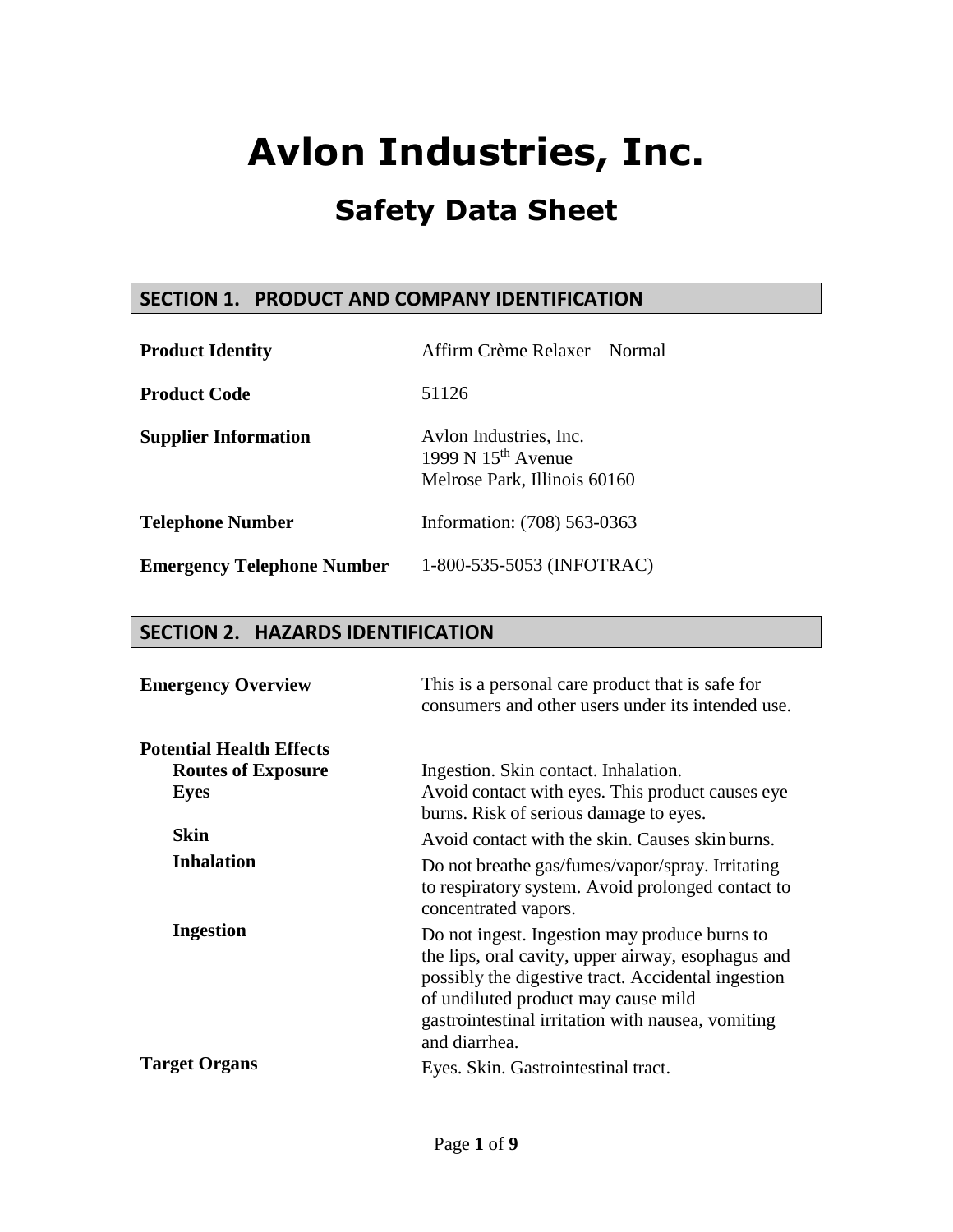## **SECTION 3. COMPOSITION/INFORMATION ON INGREDIENTS**

Hazardous Components as defined by OSHA, 29 CFR 1910.1200 and/or WHIMS under HPA:

| Components       | $CAS \#$  | Percent |
|------------------|-----------|---------|
| Sodium Hydroxide | 1310-73-2 | ے ویک   |

The complete ingredient list for the finished product(s) is as follows:

Aqua/Water/Eau, Mineral Oil/Paraffinum Liquidum/Huile Minérale, Petrolatum, Cetearyl Alcohol, Sodium Hydroxide, Propylene Glycol, PEG-75 Lanolin, Laureth-9, Keratin, Hydrolyzed Keratin, Argania Spinosa Kernel Oil, Caryocar Brasiliense Fruit Oil, Theobroma Grandiflorum Seed Butter, Fragrance/Parfum, Polysorbate 60, Simethicone, Polyquaternium-6.

The product is not considered to be a carcinogen by IARC, ACGIH, NTP, or OSHA.

### **SECTION 4. FIRST AID MEASURES**

| Eye               | Immediately flush with plenty of water 10-15 minutes, if discomfort or<br>irritation persists, seek medical advice.                                                      |
|-------------------|--------------------------------------------------------------------------------------------------------------------------------------------------------------------------|
| <b>Skin</b>       | Wash with soap and water. If irritation occurs and persists, seek medical<br>advice.                                                                                     |
| <b>Inhalation</b> | If respiratory irritation occurs, remove individual to fresh air.                                                                                                        |
| <b>Ingestion</b>  | Rinse mouth with water. Do not induce vomiting. Give 2-3 glasses of<br>water. Seek medical attention immediately. Never give an unconscious<br>person anything by mouth. |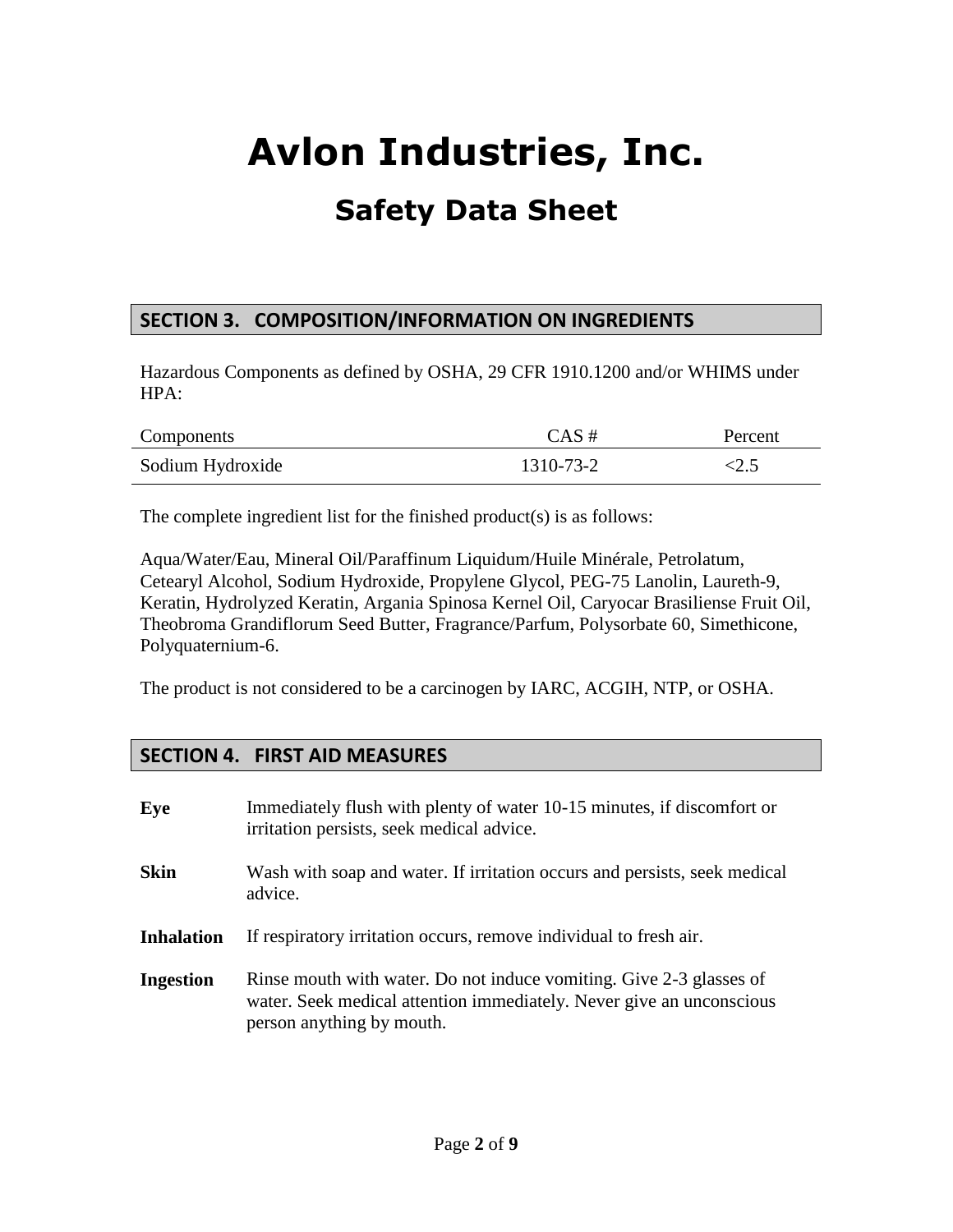# **Safety Data Sheet**

### **SECTION 5. FIRE FIGHTING MEASURES**

| <b>Flash Point (Closed Cup)</b>         | Not Applicable                                                                                   |
|-----------------------------------------|--------------------------------------------------------------------------------------------------|
| <b>Flammable Limits</b>                 | UEL: Not Applicable<br>LEL: Not Applicable                                                       |
| <b>Extinguishing Media</b>              | Foam, Water, Carbon dioxide where applicable                                                     |
| <b>Explosion Hazards</b>                | No applicable information has been found.                                                        |
| <b>Special Fire Fighting Procedures</b> | As in fire, wear self-contained breathing apparatus,<br>NIOSH approved and full protective gear. |

### **SECTION 6. ACCIDENTAL RELEASE MEASURES**

**Steps To Be Taken In Case Material Is Released Or Spilled**

**For Small or Household Settings:** Absorb liquid and scrub the area with detergent. Dilute with water. Quantities may be cleaned up and disposed of in normal household trash.

**For large or Non-Household Settings (Industrial):** Use safety glasses or safety googles if splash hazards exist; use gloves and other protective clothing (apron, boots, etc.) to reduce skin contact. Wash down residue with water. Prevent spill from entering a waterway. Material may be slippery if spilled.

## **SECTION 7. HANDLING AND STORAGE**

#### **Precautions to be taken in Safe Handling and Safe Storage**

| <b>For Household Settings</b>     | Do not get this material in your eyes, on your skin, or on<br>your clothing. |  |  |
|-----------------------------------|------------------------------------------------------------------------------|--|--|
| <b>For Non-Household Settings</b> | No unusual handling or storage requirements. Storage in                      |  |  |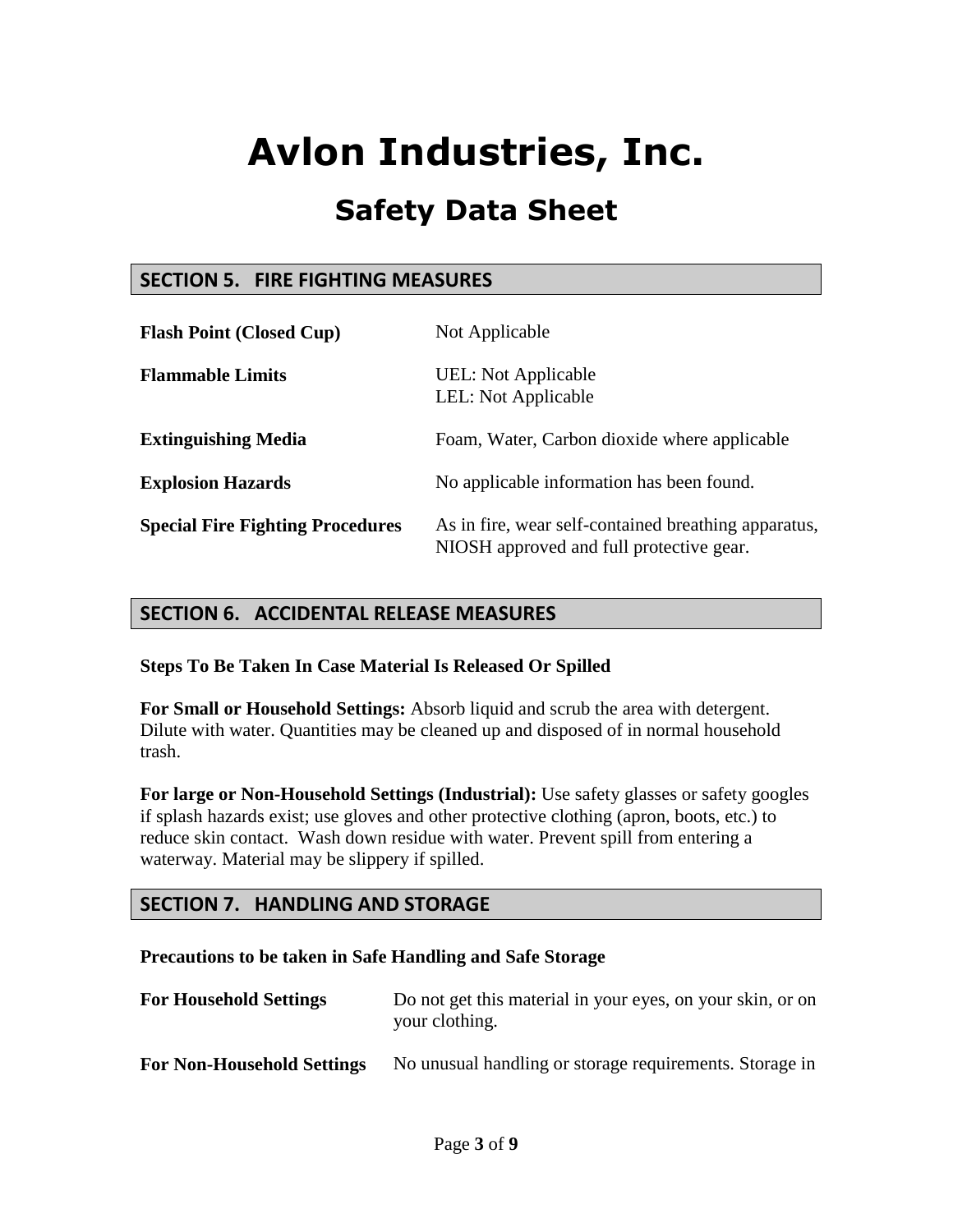# **Safety Data Sheet**

large quantities (as in warehouse) should be in a dry, well-ventilated, cool area.

### **SECTION 8. EXPOSURE CONTROLS/PERSONAL PROTECTION**

#### **Exposure guidelines**

ACGIH - Threshold Limits Values - Ceilings (TLV-C) Sodium Hydroxide 1310-73-2 2 Mg/m3 Ceiling ACGIH - Threshold Limits Values - TLV Basis - Critical Effects Sodium Hydroxide 1310-73-2 irritation OSHA - Final PELs - Time Weighted Averages (TWAs) Sodium Hydroxide 1310-73-2 2 Mg/m3 TWA

#### **Personal protective equipment**

| Eye I face protection         | Avoid contact with skin, eyes and clothing.                                                                                                                                                                                                                                                                                                                                                         |
|-------------------------------|-----------------------------------------------------------------------------------------------------------------------------------------------------------------------------------------------------------------------------------------------------------------------------------------------------------------------------------------------------------------------------------------------------|
|                               | Applicable for industrial settings only. Wear safety<br>glasses with side shields. or Wear chemical goggles.<br>Face-shield.                                                                                                                                                                                                                                                                        |
| <b>Skin Protection</b>        | Applicable for industrial settings only. Wear<br>chemical protective equipment that is specifically<br>recommended by the manufacturer. It may provide<br>little or no thermal protection. Wear appropriate<br>chemical resistant gloves. Use chemical splash<br>goggles and face shield (ANSI Z87.1 or approved<br>equivalent). Avoid contact with the skin. Wear<br>suitable protective clothing. |
| <b>Respiratory Protection</b> | Applicable for industrial settings only. When<br>workers are facing concentrations above the<br>exposure limit they must use appropriate certified<br>respirators.                                                                                                                                                                                                                                  |
|                               | General hygeine considerations Keep away from food and drink. Handle in<br>accordance with good industrial hygiene and safety<br>practice. Avoid contact with the skin and the eyes.                                                                                                                                                                                                                |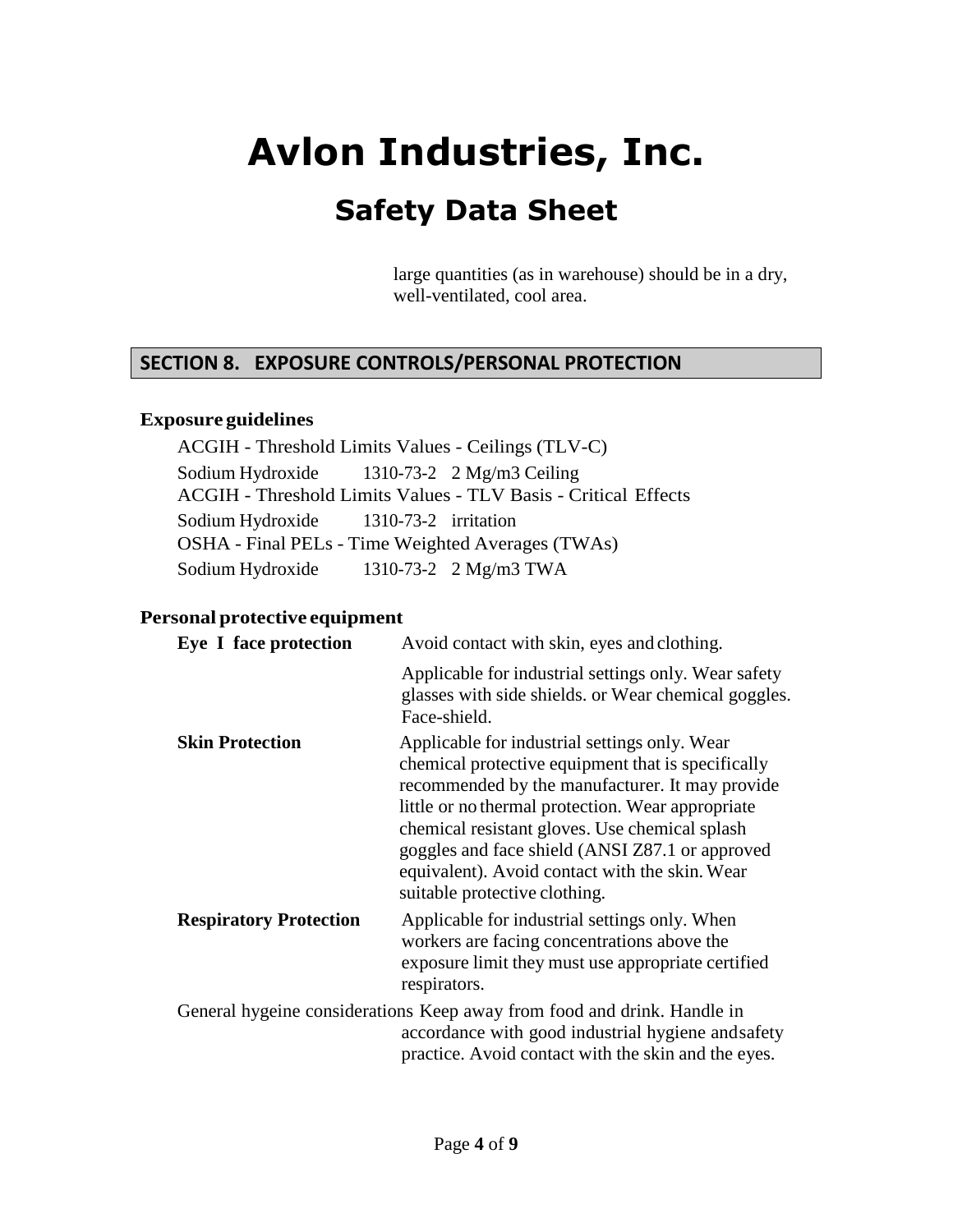**For Household Settings:** This is a personal care or cosmetic product that is safe for consumers and other users under normal and reasonably foreseen use.

**For Non-Household Settings:** Use safety glasses or safety goggles if splash hazards exist; use gloves and other protective clothing (apron, boots etc.) to prevent skin contact. Always follow good hygienic work practices. Avoid prolonged contact with skin and clothing.

### **SECTION 9. PHYSICAL AND CHEMICAL PROPERTIES**

| <b>Appearance</b>                                   | White                         |
|-----------------------------------------------------|-------------------------------|
| Odor                                                | <b>Bland</b>                  |
| <b>Physical State</b>                               | <b>Smooth Cream</b>           |
| pH                                                  | >12                           |
| <b>Melting / Freezing Point</b>                     | N/A                           |
| <b>Boiling Point</b>                                | N/A                           |
| <b>Flash Point</b>                                  | N/A                           |
| <b>Evaporation Rate</b>                             | N/A                           |
| <b>Flammability</b> (solid / gas)                   | N/A                           |
| <b>Upper/Lower Flammability or Explosive Limits</b> | N/A                           |
| <b>Vapor Pressure</b>                               | N/A                           |
| <b>Vapor Density</b>                                | N/A                           |
| <b>Specific Gravity</b>                             | N/A                           |
| <b>Solubility</b>                                   | Completely disperses in water |
| <b>Partition Coefficient</b>                        | N/A                           |
| <b>Auto-Ignition Temperature</b>                    | N/A                           |
| <b>Decomposition Temperature</b>                    | N/A                           |
| VOC (Weight $\%$ )                                  | 0% estimated                  |

#### **SECTION 10. STABILITY AND REACTIVITY**

**Stability** Stable **Incompatibility (Materials to avoid)** None known

**Hazardous Polymerization** No applicable information has been found. **Conditions to Avoid** No applicable information has been found.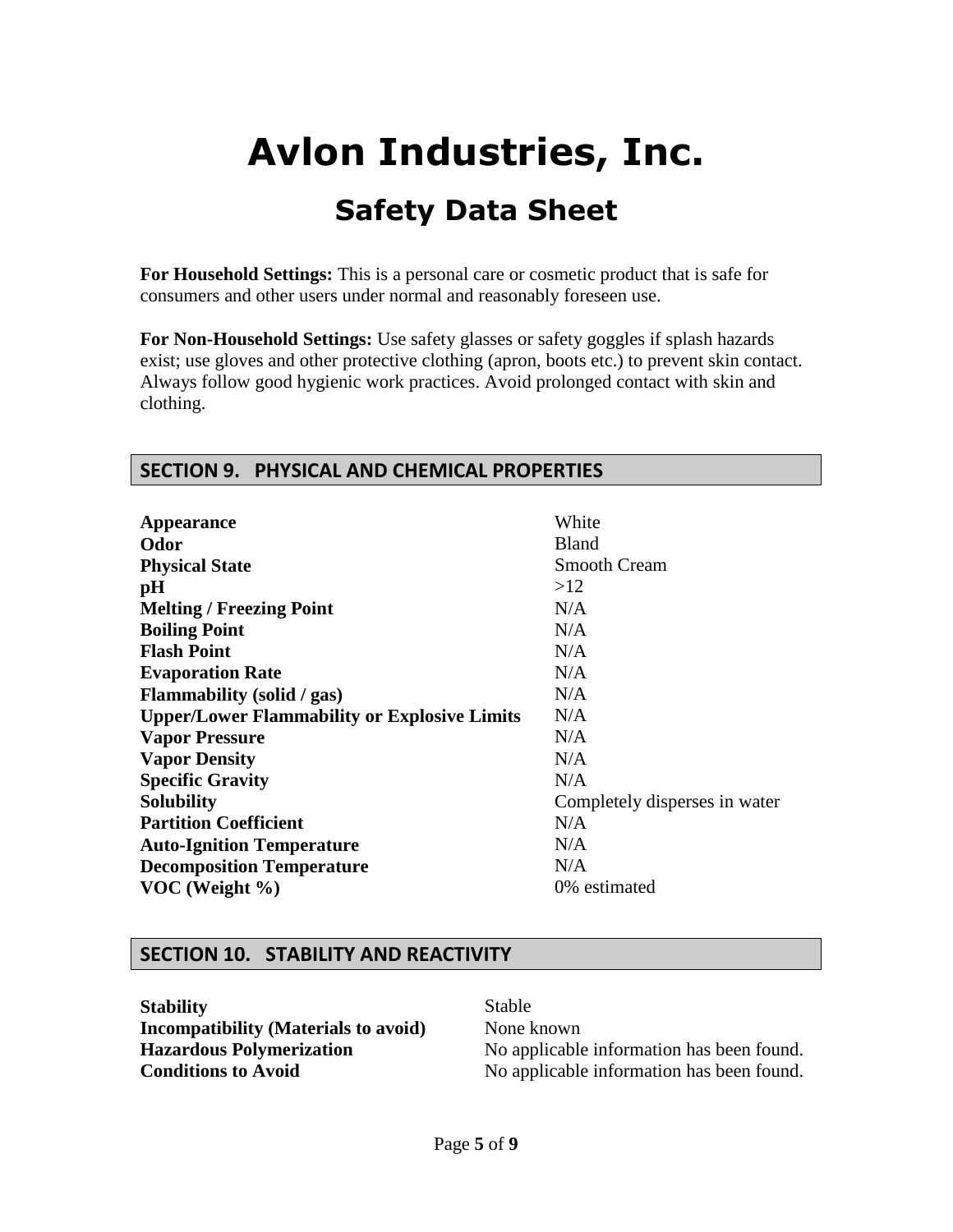# **Safety Data Sheet**

### **SECTION 11. TOXICOLOGICAL INFORMATION**

This is a personal care or cosmetic product that is safe for consumers and other users under intended and reasonably foreseeable use.

| <b>Acute Toxicity</b><br>Eve | May cause mild to moderate irritation to                                                                                        |
|------------------------------|---------------------------------------------------------------------------------------------------------------------------------|
|                              | eyes, including redness and stinging.                                                                                           |
| <b>Inhalation</b>            | Not normally a hazard due to non-volatile<br>nature of product.                                                                 |
| <b>Skin</b>                  | No know effect based on the information                                                                                         |
| <b>Ingestion</b>             | May cause irritation if directly introduced<br>to the mouth, throat and stomach.                                                |
| <b>Chronic Toxicity</b>      | Finished product is not expected to have<br>chronic health effects.                                                             |
| <b>Corrosivity</b>           | No known effect.                                                                                                                |
| <b>Sensitization</b>         | No known effect.                                                                                                                |
| <b>Neurological Effects</b>  | No known effect.                                                                                                                |
| <b>Reproductive toxicity</b> | The product contains no substances known<br>to be hazardous to health in concentrations<br>which need to be taken into account. |
| Carcinogenicity              | Components of this product are not listed<br>as a carcinogen under OSHA, IARC, or<br>NTP.                                       |
|                              |                                                                                                                                 |

Component analysis - LD50 Toxicology Data - Selected LD50s and LC50s Sodium Hydroxide 1310-73-2 Dermal LD50 Rabbit: 1350 mg/kg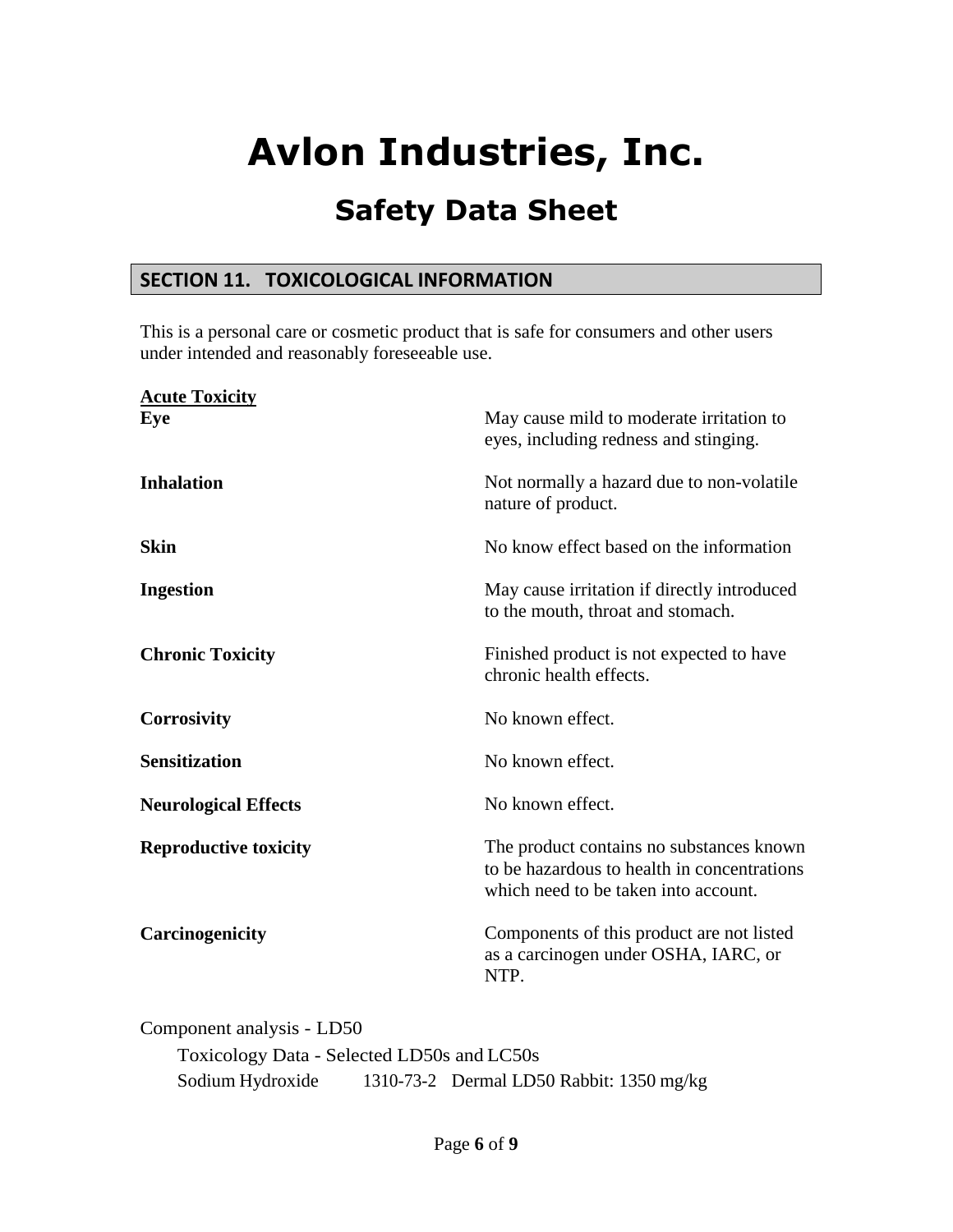# **Safety Data Sheet**

## **SECTION 12. ECOLOGICAL INFORMATION**

The product ingredients are expected to be safe for the environment at concentrations predicted under normal use and accidental spill scenarios. Packaging components are compatible with the conventional solid waste management practices. Additional information is available from the supplier on request.

## **SECTION 13. DISPOSAL CONSIDERATIONS**

**Waste Disposal Method:** General refuse disposal is adequate. Make sure disposal should be in accordance with all applicable Local, State/Provincial and Federal regulations.

To the best of Avlon Industries, Inc.'s knowledge, this product is not regulated by CERCLA/RCRA as a hazardous waste or material. However, this product has not been tested for toxicity characteristics.

**Waste Disposal Code(s):** Not determined

### **SECTION 14. TRANSPORT INFORMATION**

| <b>DOT</b>  | Non Hazardous<br>Consumer commodity ORM-D up to 2-1/1 lbs., Over 2-1/1 lbs:<br>Corrosive solid, basic, organic, N.O.S., 8 UN PG II (Contains<br>Sodium Hydroxide) |
|-------------|-------------------------------------------------------------------------------------------------------------------------------------------------------------------|
| <b>IMDG</b> | Non Hazardous<br>Corrosive solid, basic, organic, N.O.S., 8 UN PG II (Contains<br>Sodium Hydroxide)                                                               |
| <b>IATA</b> | Non Hazardous<br>Corrosive solid, basic, organic, N.O.S., 8 UN PG II (Contains<br>Sodium Hydroxide)                                                               |
| <b>ICAO</b> | Non Hazardous<br>Corrosive solid, basic, organic, N.O.S., 8 UN PG II (Contains<br>Sodium Hydroxide)                                                               |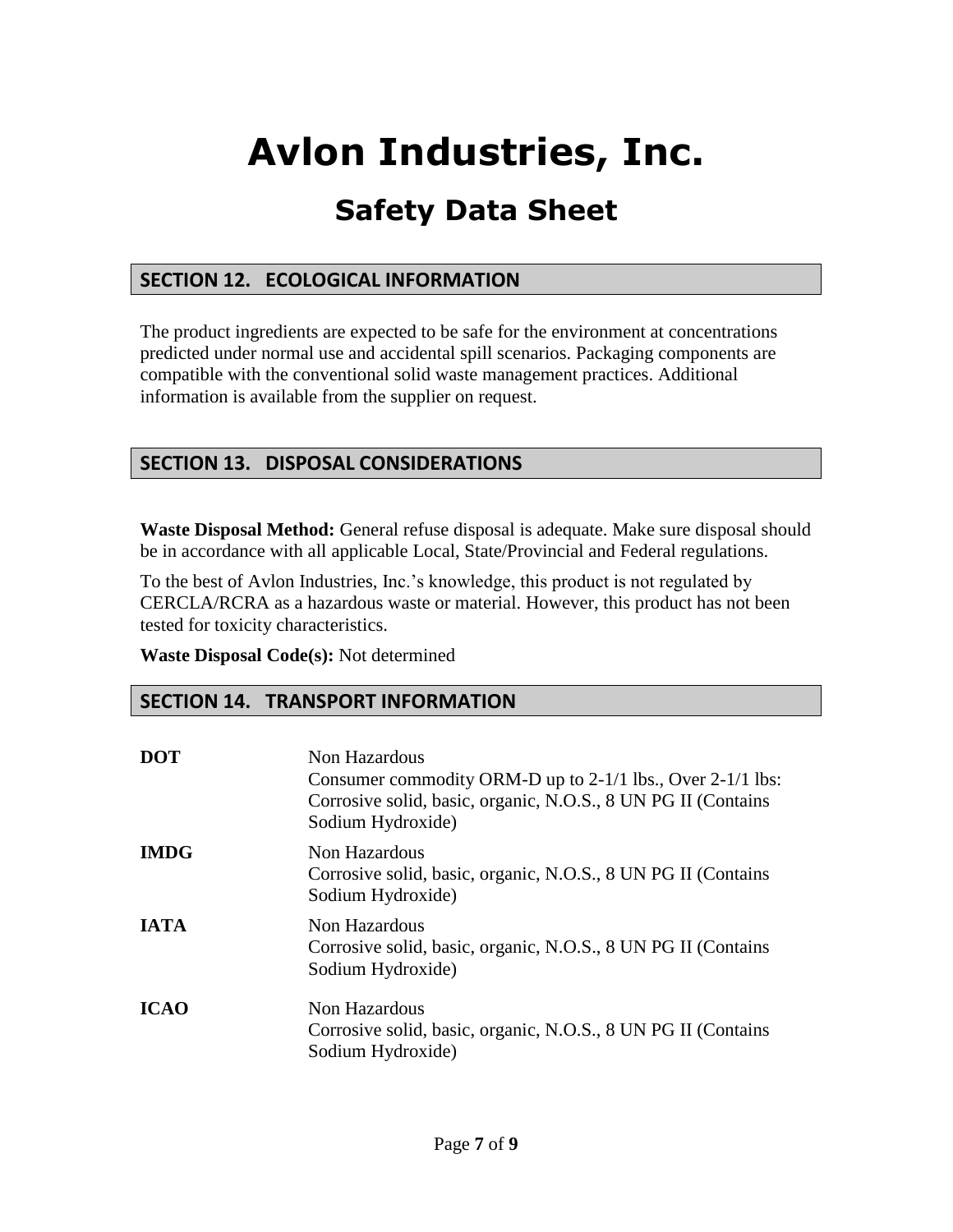# **SECTION 15. REGULATORY INFORMATION**

While the finished product(s) is not considered hazardous as defined in 29 CFR 1910.1200 (d), this MSDS contains valuable information critical to the safe handling and proper use of the product.

**US Federal**: The product described in this Safety Data Sheet is regulated under the Federal Food, Drug and Cosmetics Act and is safe to use as per directions on container, box or accompanying literature (where applicable).

#### **CERCLA reportable quantity (RQ):**

| Ingredient       | $CAS \#$  | Level   | <b>RC</b> |
|------------------|-----------|---------|-----------|
| Sodium Hydroxide | 1310-73-2 | $2.3\%$ | 1000 lbs. |

#### **SARA 313/302/304/311/312 Chemicals:**

| Ingredient                   | CAS# | <b>Level</b> |                | 302 | 304            |     |                |
|------------------------------|------|--------------|----------------|-----|----------------|-----|----------------|
| Sodium Hydroxide   1310-73-2 |      | $\leq 2.3\%$ | N <sub>0</sub> | No  | N <sub>0</sub> | Yes | N <sub>o</sub> |

#### **California Proposition 65**:

This product is not subject to warning labeling under California Proposition 65.

#### **State Right-to-Know**:

| <b>Ingredient</b> | $CAS \#$        | <b>Level</b>  | <b>State</b> |    |    |           |    |
|-------------------|-----------------|---------------|--------------|----|----|-----------|----|
| Mineral Oil       | $8012 - 95 - 1$ | $10 - 30%$    | IL           | МA | NJ | PА        |    |
| Cetearyl Alcohol  | 67762-27-0      | $1 - 10%$     |              |    | NJ |           |    |
| Propylene Glycol  | $57 - 55 - 6$   | $0.5 - 5.0\%$ |              |    |    | <b>PA</b> | RI |
| Sodium Hydroxide  | $1310 - 73 - 2$ | $2.0 - 2.3\%$ | IL           | MA | NJ | <b>PA</b> | RI |